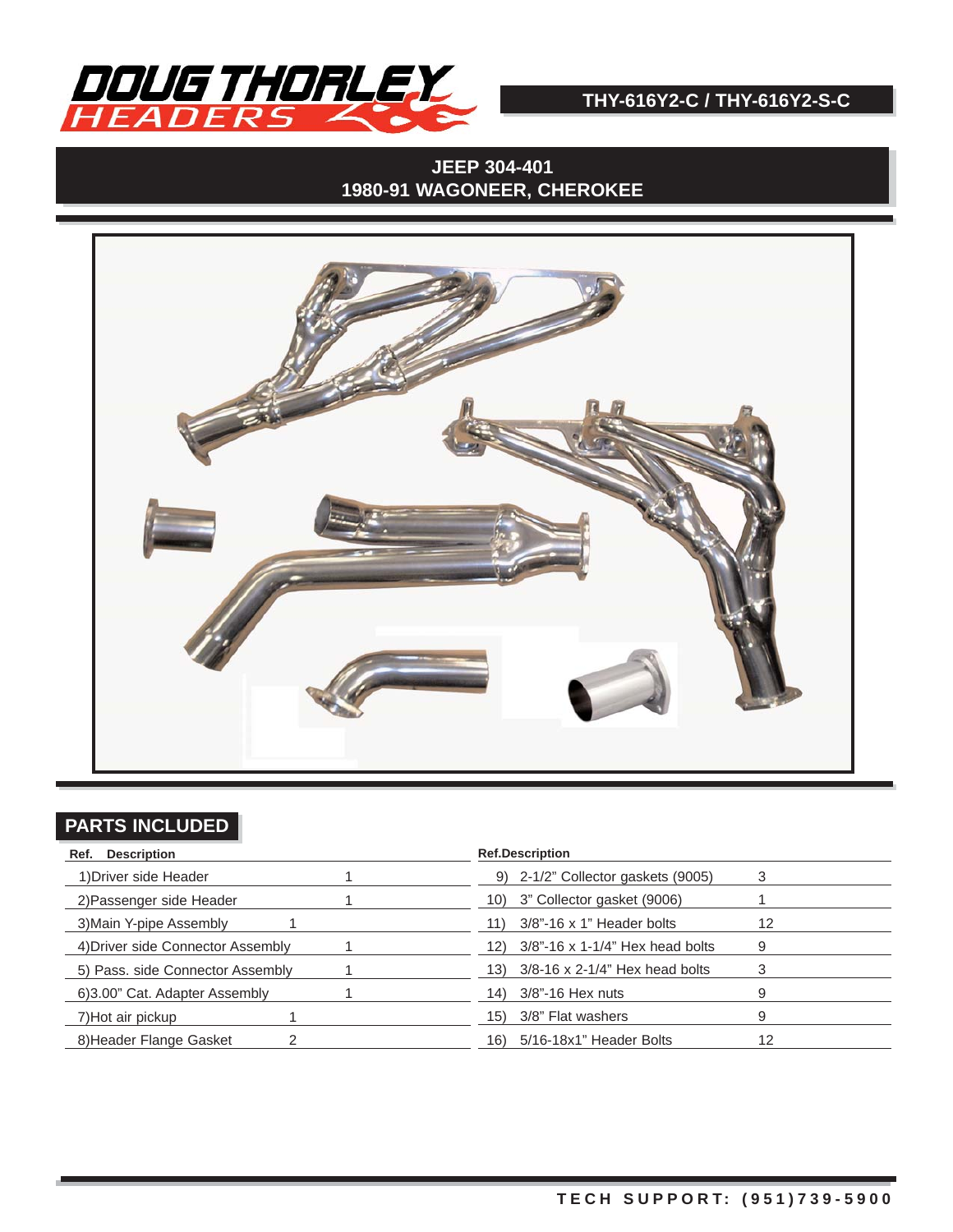#### **JEEP 304-401 1980-91 WAGONEER, CHEROKEE**

# **TOOLS REQUIRED**

|    | Ref. Description                                 | <b>Ref.Description</b>      |
|----|--------------------------------------------------|-----------------------------|
|    | Heating torch                                    | 9) 3/8", 7/16" Deep sockets |
| 2) | Mig welder                                       | 10) 15mm Deep socket        |
|    | 3) Cut-off saw                                   | 11) 5/8" Spark plug socket  |
| 4) | Sawzall                                          | 12) Ratchet and extensions  |
|    | 5) 3/8", 7/16", 9/16", 1/2", 3/4", 7/8" Wrenches | 13) Pliers                  |
| 6) | 10mm, 13mm Wrenches                              | 14) Crescent wrench         |
|    | 9/16" Line (flare nut) wrench                    | 15) Torque wrench           |
| 8) | 5/16", 7/16", 1/2", 9/16" Sockets                | Rust penetrant<br>16).      |

#### **WARRANTY NOTES**

- 1) The utmost care is taken at Thorley Headers to maintain the highest standards of quality. However, Thorley Headers cannot control the installation of the product. For this reason, the Thorley Headers warranty covers only the replacement of the components - not the labor for the installation.
- 2) The use of any type of "header wrapping" voids the warranty. Using any sort of wrapping material on the headers destroys the tubing's ability to dissipate heat, causing very rapid deterioration of the metal and the subsequent failure of the headers.
- 3) Retain all paperwork pertaining to the purchase of your Thorley product. Save your receipt! **Your limited warranty is not valid without a receipt of purchase.**

#### **LEGALITY NOTE**

The installation of headers onto any vehicle must be performed in accordance with all governmental regulations that might pertain to the particular vehicle receiving the headers. Please call your Thorley Headers distributor if there are any questions regarding the legality of the installation. **The Executive Order ("E.O.") number for this part number is D-540.**

#### **INSTALLATION NOTES**

- 1) It is important that you read the entire instruction sheet before initiating any installation.
- 2) Thorley headers are designed to fit only factory installed engine and transmission combinations. We cannot guarantee that Thorley headers will fit in the case of "engine swaps" or "transmission swaps".
- 3) Due to restricted room in the engine compartment, your headers may come close to certain body and chassis components. This is normal for an installation of this type. However, a careful inspection must be completed to insure that the distances and placement are reasonable and logical, especially with regard to electrical, fuel, and brake components.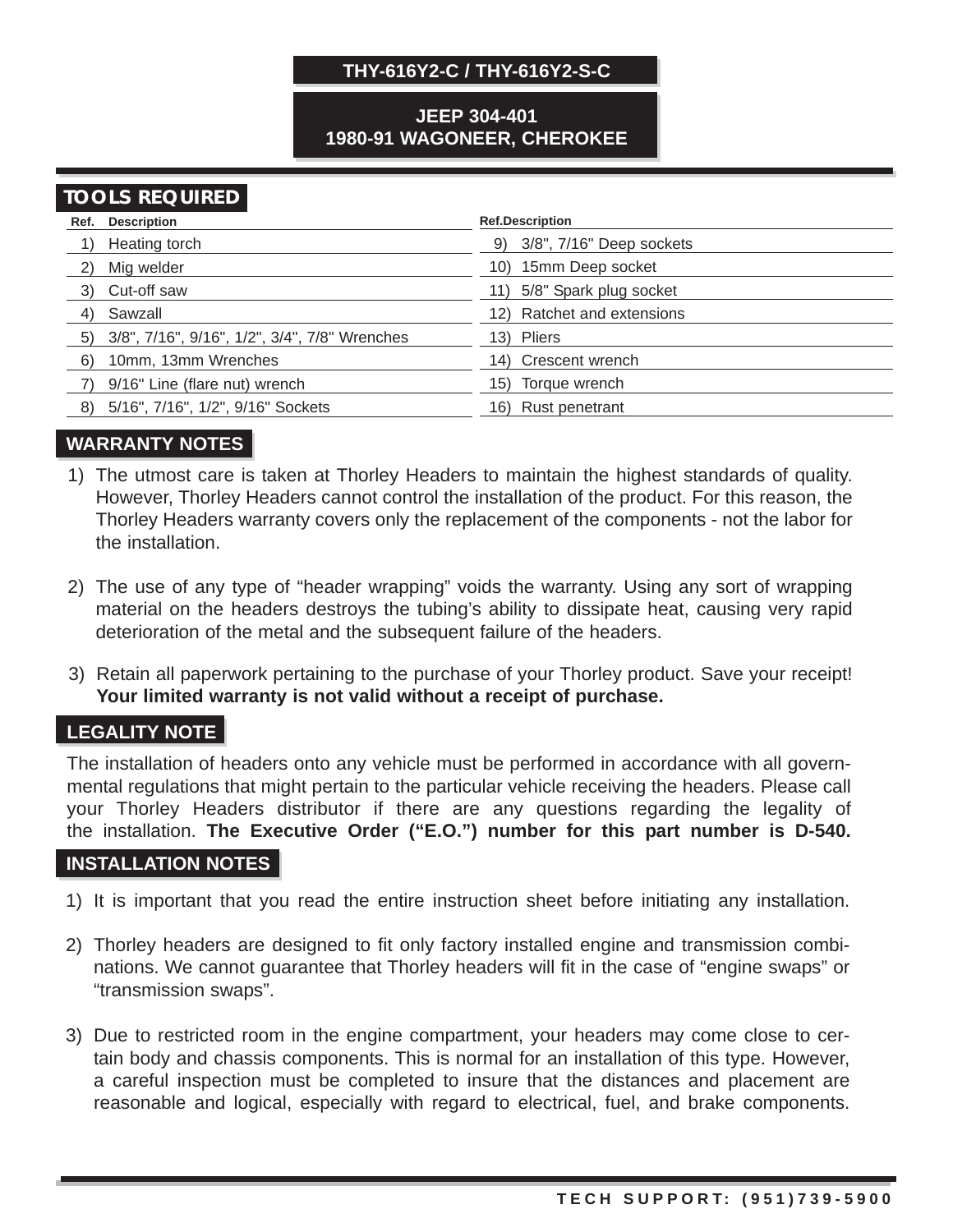#### **JEEP 304-401 1980-91 WAGONEER, CHEROKEE**

### **INSTALLATION NOTES**

- 4) Because of the requirement to raise the engine to facilitate header installation, the engine mounts should be carefully inspected at that point of the installation. It is highly recommended that questionable or deteriorated engine mounts be replaced during the installation of the headers. In some cases, the engine mounts need to be loosened and repositioned to provide optimum header clearance from some components.
- 5) Because of car-to-car variations, Thorley Headers strongly recommends that these headers be installed by a competent exhaust shop that has welding and fabrication capabilities.

### **INSTALLATION PROCEDURES**

**WARNING!** - Do not rely on bumper jacks or chassis jacks for support during header installation. The subject vehicle should be raised and supported with jacking equipment and jackstands or ramps intended for undercarriage auto maintenance. It is extremely dangerous to work under an improperly raised and/or supported vehicle.

**WARNING!** - Make certain there is ample clearance around components such as brake lines, brake proportioning valves, fuel lines, hoses and pumps, and electrical components and wires. In some cases it may be necessary to relocate items that may be adversely affected by exhaust system heat.

**NOTE:** These procedures are documented on factory standard-equipped vehicles with original configuration compliance. Any modification of the subject vehicle may dictate modification to these procedures.

**RECOMMENDED ADDITIONAL PARTS-** It is recommended that you obtain these additional parts before beginning disassembly and installation:

Air injection looms - Jeep part numbers J3234691 (driver side) and J3234692 (passenger side).

Air injection loom "banjo bolts" - Jeep part number J3229425 (7 required).

Air injection loom "banjo bolt" washers - Jeep part number J0044042 (14 required).

- 1) Disconnect the battery.
- 2) Raise the front of the vehicle approximately 24 inches and support it with jack stands or other suitable supports. (**WARNING!** - Do not rely on bumper jacks or chassis jacks for support during header installation. The subject vehicle should be raised and supported with jacking equipment and jackstands or ramps intended for undercarriage auto maintenance. It is extremely dangerous to work under an improperly raised and/or supported vehicle.)
- 3) Disconnect the hot air pickup from the air filter. Remove the air filter assembly.
- 4) Remove the spark plug wires and the spark plugs.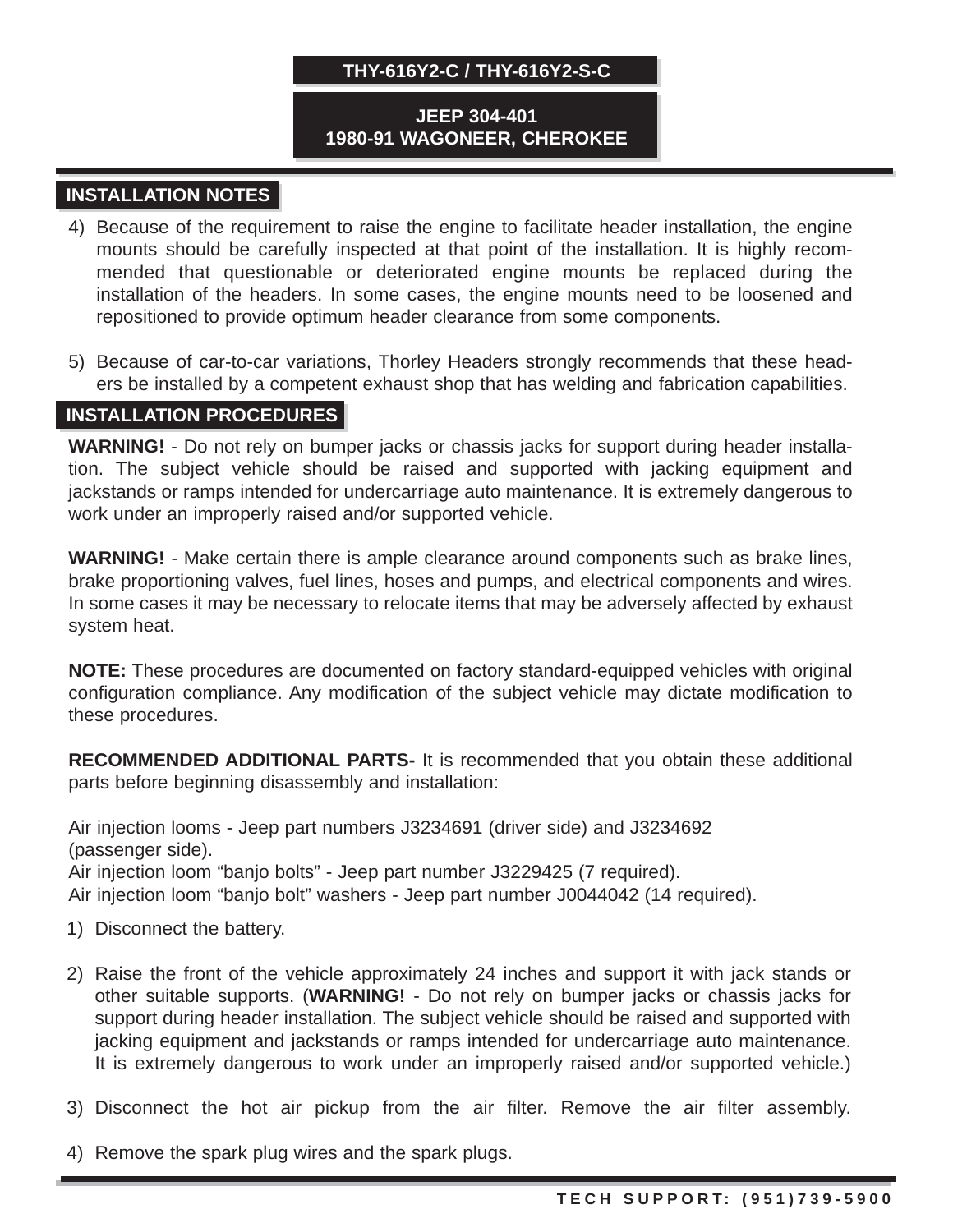#### **JEEP 304-401 1980-91 WAGONEER, CHEROKEE**

## **INSTALLATION PROCEDURES**

- 5) Spray all exhaust system-related fasteners with a liberal amount of rust penetrant and allow to soak to prevent possible breakage of bolts.
- 6) Cut the stock Y-pipe approximately six inches forward of the front edge of the transmission crossmember. (Note: It is better to cut this piece slightly longer than is necessary at this point, as it can always be re-trimmed later in the installation.)
- 7) Disconnect the stock Y-pipe at the bottom of the stock exhaust manifolds and remove the Y-pipe.
- 8) Remove the engine oil dipstick support bracket from the driver side valve cover and carefully remove the dipstick tube from the side of the block.
- 9) Disconnect the hoses that go into the air injection looms.
- 10) Unbolt the stock exhaust manifolds and remove them, with the air injection looms still attached.
- 11) Clean all traces of carbon deposits from the cylinder head exhaust port surfaces.
- 12) Secure the stock exhaust manifolds in a sturdy vise and remove the air injection looms. It is recommended that the original sealing washers be discarded and replaced with new ones (see Installation Procedures, Recommended Additional Parts on Page 3). Thoroughly clean and lubricate the air injection "banjo" fittings. Inspect the threads and replace any fittings that are questionable. Failure to replace the sealing washers and/or clean/replace the fittings can cause the fittings to break during reassembly.
- 13) Trial fit the air injection looms onto the headers with the headers off the vehicle. Make any necessary adjustments, then remove the looms before installing the headers.
- 14) Install each header and supplied header gasket from below the vehicle using the supplied 3/8"-16 x 1" (or 5/16"-18x1.00" depending on the year) header bolts. Do not fully tighten at this time.
- 15) Reinstall the dipstick tube. Reinstall the dipstick tube support bracket onto the valve cover fastener.
- 16) Place the smaller of the two connector pipe assemblies in to the main Y-pipe assembly (Note: You will have to cut 1-1/2" off the passenger side assembly if you will be using a heat riser). Then install the driver side assembly into the main Y-pipe assembly. Place the assembled Y-pipe assembly into position and attach it loosely to the passenger and driver side header collector. (See Illustrations, Figure 1)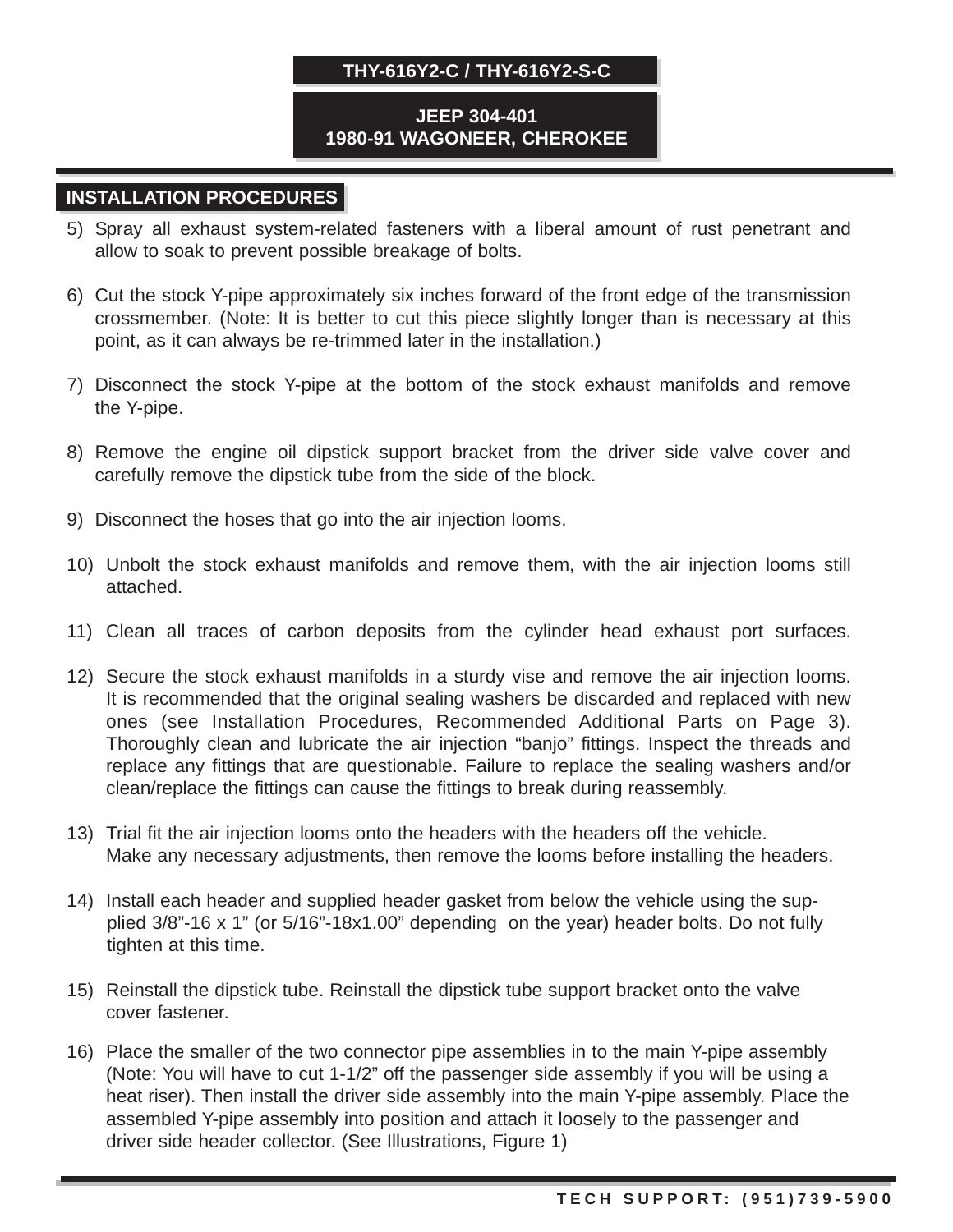#### **JEEP 304-401 1980-91 WAGONEER, CHEROKEE**

### **INSTALLATION PROCEDURES**

- 17) Trial fit the supplied catalytic converter adapter between the connector pipe and the catalytic converter. If necessary, make a final cut on the stock tubing and install the catalytic converter adapter onto it. Ensure that the flange on the catalytic converter adapter is "clocked" to match with the flange on the connector pipe (See Illustrations, Figure 2), then weld the catalytic converter adapter to the existing pipe.
- 18) Attach the entire connector pipe assembly (including your heat riser if needed) using the appropriate supplied collector gaskets and hardware. Do not fully tighten at this time.
- 19) Starting in the center of the header flanges and working toward the ends, tighten the header bolts to factory specs.
- 20) Tighten the connector pipe hardware to factory specs.
- 21) Reinstall the air injection looms. (Note: One new sealing washer goes on each side of the loom as it is attached to the headers.)
- 22) Reconnect the air injection feed hoses to the looms.
- 23) Reinstall the spark plugs and spark plug wires.
- 24) Reinstall the air cleaner and install/attach the supplied hot air pickup.
- 25) Reconnect the battery. Start the engine and check for leaks.
- 26) Because the header bolts will initially stretch when hot, we recommend adhering to the following steps:
	- a) Retighten the header bolts to factory specs after approximately 20 minutes of operation. (Note: Remember the engine will be hot at this time. Protect yourself accordingly.)
	- b) Check and retighten the header bolts to factory specs after the first month of operation.